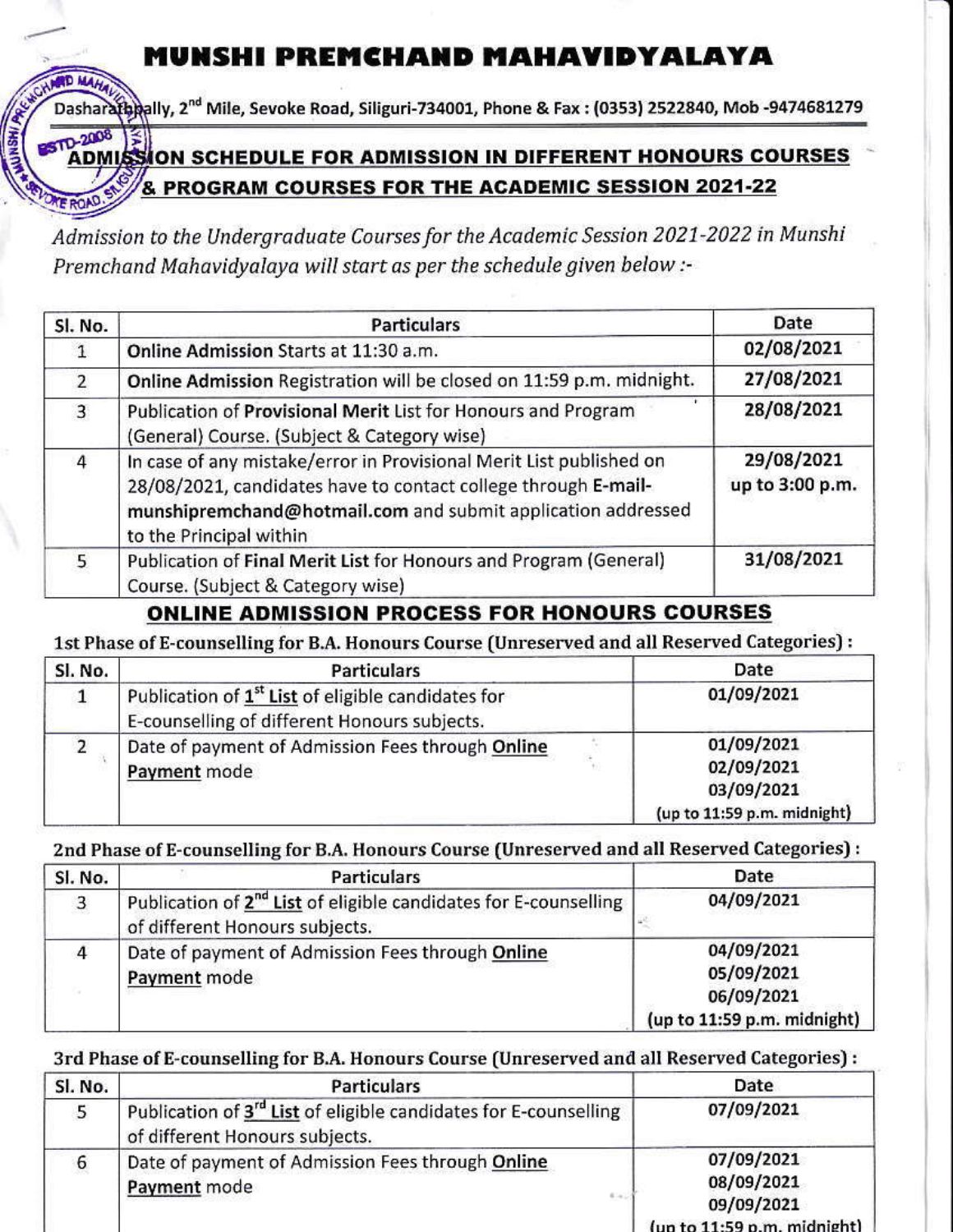4th Phase of E-counselling for B.A. Honours Course (Unreserved and all Re Served Categories):

| Sl. No. | <b>Particulars</b>                                                                                            | Date                                                                  |
|---------|---------------------------------------------------------------------------------------------------------------|-----------------------------------------------------------------------|
|         | Publication of 4 <sup>th</sup> List of eligible candidates for E-counseting<br>of different Honours subjects. | 10/09/2021                                                            |
| 8       | Date of payment of Admission Fees through Online<br>Payment mode                                              | 10/09/2021<br>11/09/2021<br>12/09/2021<br>(up to 11:59 p.m. midnight) |

### 5th Phase of E-counselling for B.A. Honours Course (Unreserved and all Reserved Categories) :

| Sl. No. | <b>Particulars</b>                                                                                             | Date                                                    |
|---------|----------------------------------------------------------------------------------------------------------------|---------------------------------------------------------|
| 9       | Publication of 5 <sup>th</sup> List of eligible candidates for E-counselling<br>of different Honours subjects. | 13/09/2021                                              |
| 10      | Date of payment of Admission Fees through Online<br>Payment mode                                               | 13/09/2021<br>14/09/2021<br>(up to 11:59 p.m. midnight) |

### 6th Phase of E-counselling for B.A. Honours Course (Unreserved and all Reserved Categories) :

| SI. No. | <b>Particulars</b>                                                                                             | Date                                                    |
|---------|----------------------------------------------------------------------------------------------------------------|---------------------------------------------------------|
| 11      | Publication of 6 <sup>th</sup> List of eligible candidates for E-counselling<br>of different Honours subjects. | 15/09/2021                                              |
| 12      | Date of payment of Admission Fees through Online<br>Payment mode                                               | 15/09/2021<br>16/09/2021<br>(up to 11:59 p.m. midnight) |

### 7th Phase of E-counselling for B.A. Honours Course (Unreserved and all Reserved Categories) :

| SI. No. | <b>Particulars</b>                                                                                             | Date                                                    |
|---------|----------------------------------------------------------------------------------------------------------------|---------------------------------------------------------|
| 13      | Publication of 7 <sup>th</sup> List of eligible candidates for E-counselling<br>of different Honours subjects. | 17/09/2021                                              |
| 14      | Date of payment of Admission Fees through Online<br>Payment mode                                               | 17/09/2021<br>18/09/2021<br>(up to 11:59 p.m. midnight) |

#### 8th Phase of E-counselling for B.A. Honours Course (Unreserved and all Reserved Categories) :

| Sl. No. | <b>Particulars</b>                                                                                             | Date                                                    |
|---------|----------------------------------------------------------------------------------------------------------------|---------------------------------------------------------|
| 15      | Publication of 8 <sup>th</sup> List of eligible candidates for E-counselling<br>of different Honours subjects. | 20/09/2021                                              |
| 16      | Date of payment of Admission Fees through Online<br>Payment mode                                               | 20/09/2021<br>21/09/2021<br>(up to 11:59 p.m. midnight) |

### 9th Phase of E-counselling for B.A. Honours Course (Unreserved and all Reserved Categories) :

| Sl. No. | <b>Particulars</b>                                                                                             | Date                                                    |
|---------|----------------------------------------------------------------------------------------------------------------|---------------------------------------------------------|
| 17      | Publication of 9 <sup>th</sup> List of eligible candidates for E-counselling<br>of different Honours subjects. | 22/09/2021                                              |
| 18      | Date of payment of Admission Fees through Online<br>Payment mode                                               | 22/09/2021<br>23/09/2021<br>(up to 11:59 p.m. midnight) |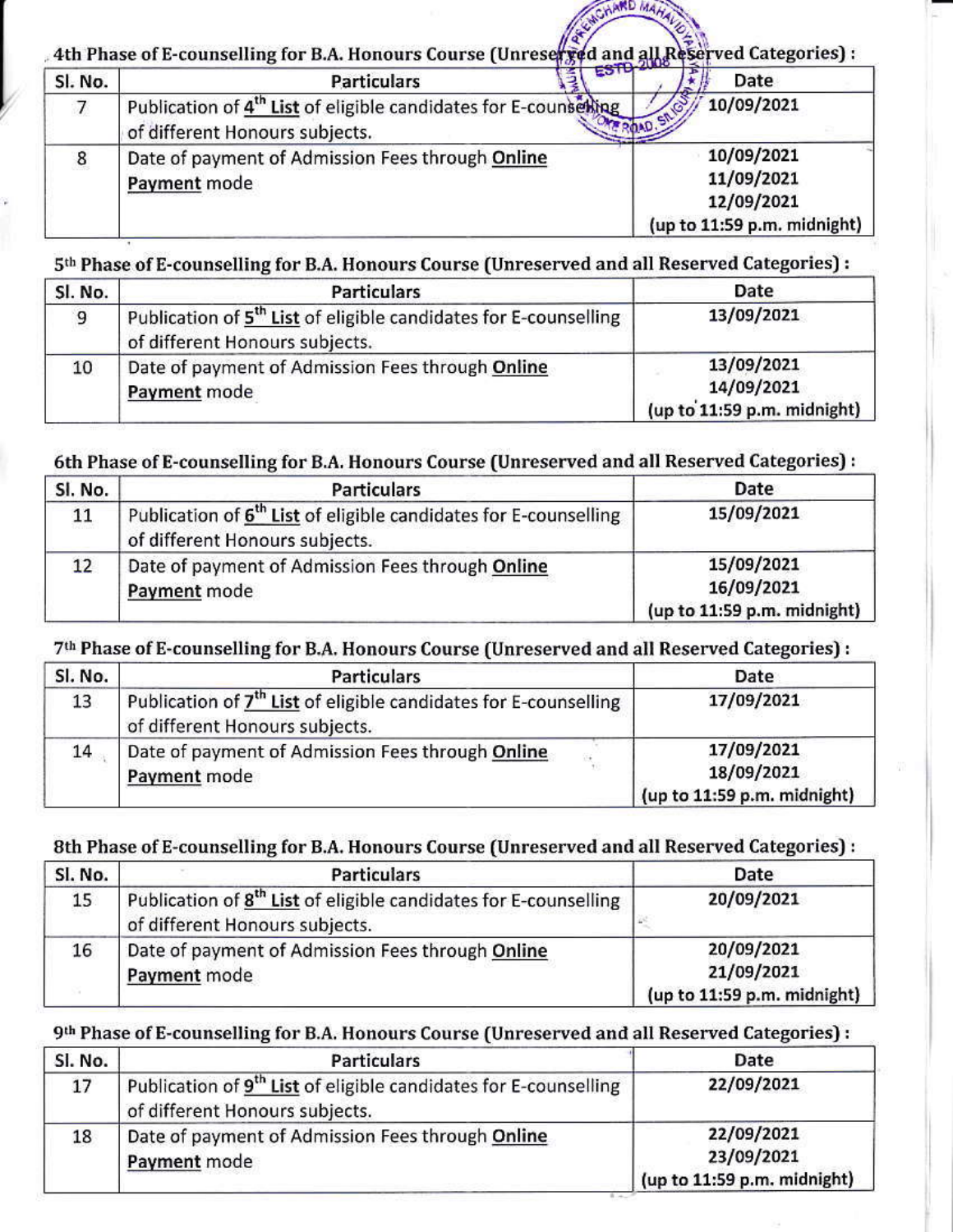10<sup>th</sup> Phase of E-counselling for B.A. Honours Course (Unreserved Reserved Categories):

| Sl. No. | <b>Particulars</b>                                                                                              | Date                                                    |
|---------|-----------------------------------------------------------------------------------------------------------------|---------------------------------------------------------|
| 19      | Publication of 10 <sup>th</sup> List of eligible candidates for<br>E-counselling of different Honours subjects. | 24/09/2021                                              |
| 20      | Date of payment of Admission Fees through Online<br>Payment mode                                                | 24/09/2021<br>25/09/2021<br>(up to 11:59 p.m. midnight) |

11th Phase of E-counselling for B.A. Honours Course (Unreserved and all Reserved Categories) :

| Sl. No. | <b>Particulars</b>                                                                                              | Date                                                    |
|---------|-----------------------------------------------------------------------------------------------------------------|---------------------------------------------------------|
| 21      | Publication of 11 <sup>th</sup> List of eligible candidates for<br>E-counselling of different Honours subjects. | 27/09/2021                                              |
| 22      | Date of payment of Admission Fees through Online<br>Payment mode                                                | 27/09/2021<br>28/09/2021<br>(up to 11:59 p.m. midnight) |

12th Phase of E-counselling for B.A. Honours Course (Unreserved and all Reserved Categories) :

| Sl. No. | <b>Particulars</b>                                                                                                                                                                                                               | Date                                                    |
|---------|----------------------------------------------------------------------------------------------------------------------------------------------------------------------------------------------------------------------------------|---------------------------------------------------------|
| 23      | Publication of 12 <sup>th</sup> List of eligible candidates for E-<br>counselling of different Honours subjects.                                                                                                                 | 29/09/2021                                              |
| 24      | Date of payment of Admission Fees through Online<br>Payment mode                                                                                                                                                                 | 29/09/2021<br>30/09/2021<br>(up to 11:59 p.m. midnight) |
| 25      | Verification of testimonials at the College from 11:00 am to 4:00 pm & commencement of<br>classes 1 <sup>st</sup> October, 2021. (subject to getting permission from the State Govt. for holding offline<br>classes in colleges) |                                                         |

# **ONLINE ADMISSION PROCESS FOR PROGRAM (GENERAL) COURSES**

1<sup>st</sup> Phase of E-counselling for B.A. Program (General) Course (Unreserved and all Reserved Categories) :

| Sl. No. | <b>Particulars</b>                                                                                                | Date                                                                  |
|---------|-------------------------------------------------------------------------------------------------------------------|-----------------------------------------------------------------------|
| 26      | Publication of 1 <sup>st</sup> List of eligible candidates for E-counselling of<br>B.A. Program (General) Course. | 10/09/2021                                                            |
| 27      | Date of payment of Admission Fees through Online Payment<br>mode                                                  | 10/09/2021<br>11/09/2021<br>12/09/2021<br>(up to 11:59 p.m. midnight) |

### 2<sup>nd</sup> Phase of E-counselling for B.A. Program (General) Course (Unreserved and all Reserved Categories) :

| Sl. No. | <b>Particulars</b>                                                                                                | Date                                                                  |
|---------|-------------------------------------------------------------------------------------------------------------------|-----------------------------------------------------------------------|
| 28      | Publication of 2 <sup>nd</sup> List of eligible candidates for E-counselling of<br>B.A. Program (General) Course. | 13/09/2021                                                            |
| 29      | Date of payment of Admission Fees through Online Payment<br>mode                                                  | 13/09/2021<br>14/09/2021<br>15/09/2021<br>(up to 11:59 p.m. midnight) |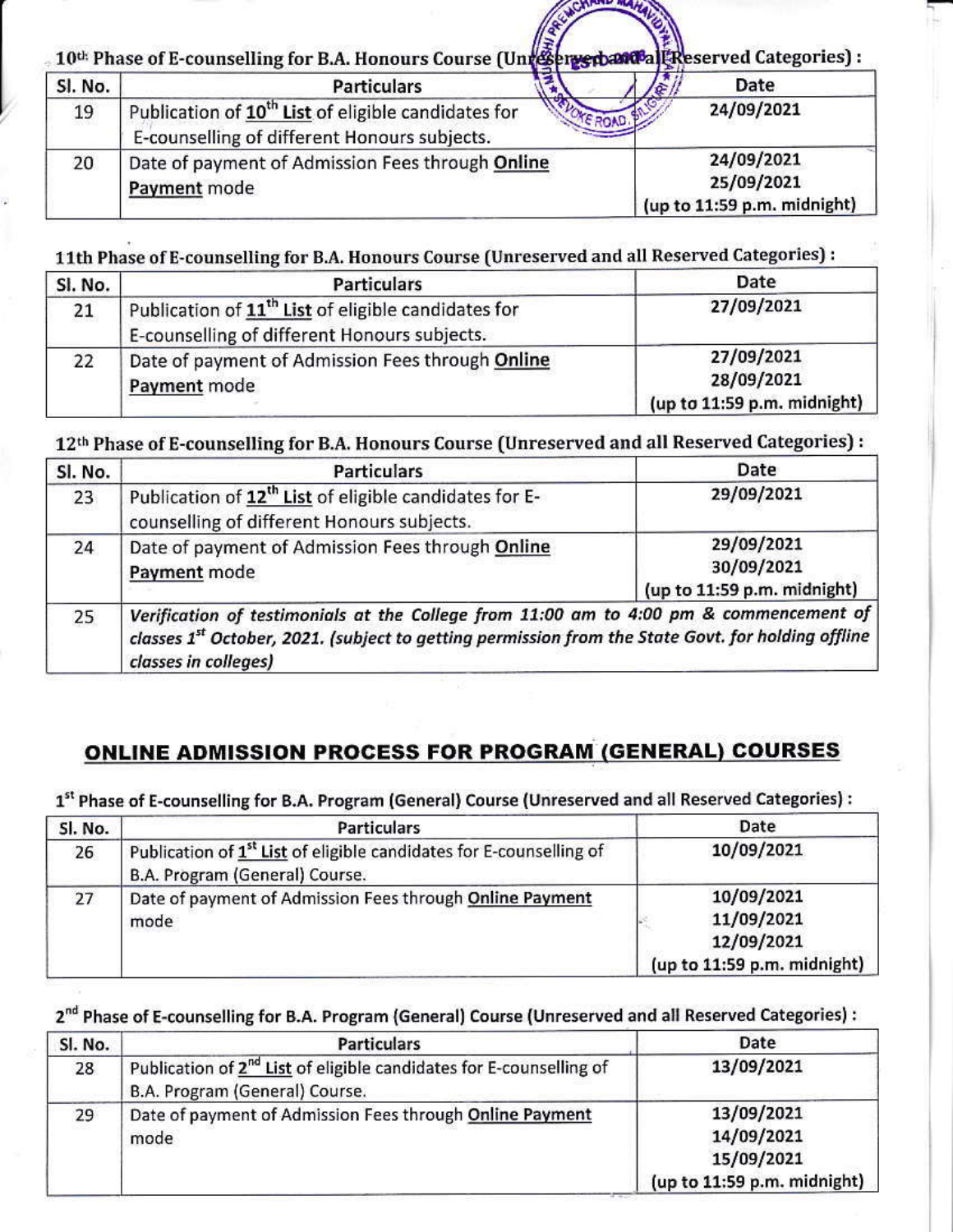3rd Phase of E-counselling for B.A. Program (General) Course (Unres & ved and all Reserved Categories) :

| Sl. No. | <b>Particulars</b>                                                                                                 | $\mathbf{r}$<br>Date                                                  |
|---------|--------------------------------------------------------------------------------------------------------------------|-----------------------------------------------------------------------|
| 30      | Publication of 3 <sup>rd</sup> List of eligible candidates for E-counselling of.<br>B.A. Program (General) Course. | 16/09/2021                                                            |
| 31      | Date of payment of Admission Fees through Online Payment<br>mode                                                   | 16/09/2021<br>17/09/2021<br>18/09/2021<br>(up to 11:59 p.m. midnight) |

### 4<sup>th</sup> Phase of E-counselling for B.A. Program (General) Course (Unreserved and all Reserved Categories) :

| Sl. No. | <b>Particulars</b>                                                                                                | Date                                                                  |
|---------|-------------------------------------------------------------------------------------------------------------------|-----------------------------------------------------------------------|
| 32      | Publication of 4 <sup>th</sup> List of eligible candidates for E-counselling of<br>B.A. Program (General) Course. | 20/09/2021                                                            |
| 33      | Date of payment of Admission Fees through Online Payment<br>mode                                                  | 20/09/2021<br>21/09/2021<br>22/09/2021<br>(up to 11:59 p.m. midnight) |

### 5<sup>th</sup> Phase of E-counselling for B.A. Program (General) Course (Unreserved and all Reserved Categories) :

| Sl. No. | <b>Particulars</b>                                                                                                | Date                                                                  |
|---------|-------------------------------------------------------------------------------------------------------------------|-----------------------------------------------------------------------|
| 34      | Publication of 5 <sup>th</sup> List of eligible candidates for E-counselling of<br>B.A. Program (General) Course. | 23/09/2021                                                            |
| 35      | Date of payment of Admission Fees through Online Payment<br>mode                                                  | 23/09/2021<br>24/09/2021<br>25/09/2021<br>(up to 11:59 p.m. midnight) |

# 6<sup>th</sup> Phase of E-counselling for B.A. Program (General) Course (Unreserved and all Reserved Categories) :

| Sl. No. | <b>Particulars</b>                                                                                                | Date                                                                                |
|---------|-------------------------------------------------------------------------------------------------------------------|-------------------------------------------------------------------------------------|
| 36:     | Publication of 6 <sup>th</sup> List of eligible candidates for E-counselling of<br>B.A. Program (General) Course. | 27/09/2021                                                                          |
| 37      | Date of payment of Admission Fees through Online Payment<br>mode                                                  | 27/09/2021<br>28/09/2021<br>29/09/2021<br>30/09/2021<br>(up to 11:59 p.m. midnight) |
| 38      | Verification of testimonials at the College from 11:00 am to 4:00 pm & commencement of                            |                                                                                     |

classes 1<sup>st</sup> October, 2021. (subject to getting permission from the State Govt. for holding offline classes in colleges)

### $N.B.:$

- Admission into different courses will be done STRICTLY ON THE BASIS OF MERIT AND AVAILABILITY OF SEATS. Publication of names in the merit list does not necessarily assure the right of admission in the applied course.
- Students who have passed H.S. or equivalent examinations in 2019, 2020, & 2021 are eligible to apply.
- . Each applicant will have to mention his valid E-mail ID and valid mobile number while submitting his/her Application Form. A student must upload his/her i) Admit Card of class X Exam, ii) H.S. or